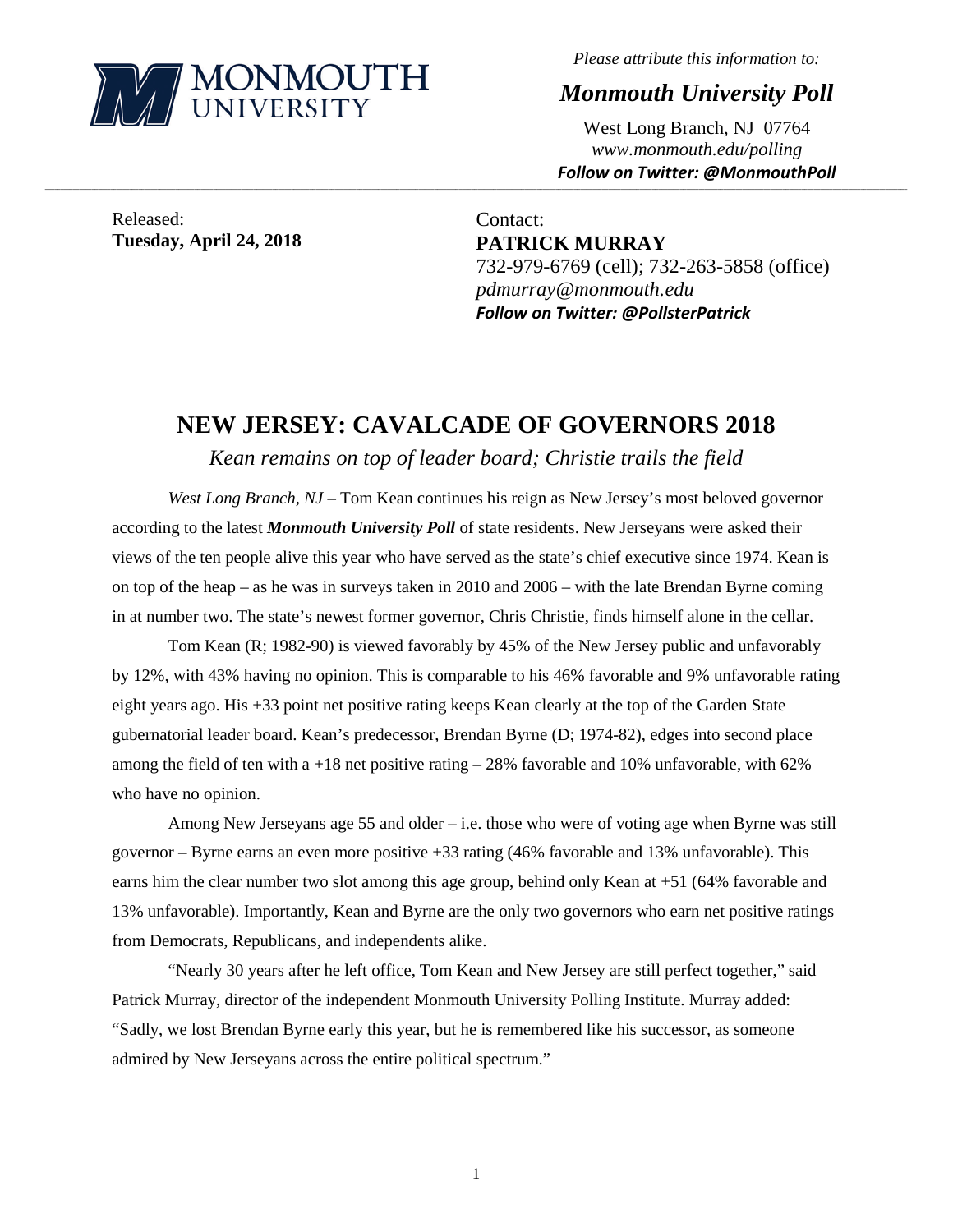Two other governors also earn net positive ratings – the incumbent, Phil Murphy (D; 2018-?) at 42% favorable and 26% unfavorable with 32% undecided, and Dick Codey (D; 2004-06) at 25% favorable and 13% unfavorable with 63% undecided. Codey, who served fourteen months after Jim McGreevey's resignation, finds his net rating basically unchanged, but the number of state residents who have no opinion of him has risen 17 points from 46% in 2010.

|                   | <b>NJ Gubernatorial</b> | <b>Net Favorability</b> |          |          | Among            |
|-------------------|-------------------------|-------------------------|----------|----------|------------------|
|                   | <b>Leader Board</b>     | Apr. '18                | Feb. '10 | Sep. '06 | those<br>age 55+ |
| $\leftrightarrow$ | Tom Kean (R)            | $+33$                   | $+37$    | $+44$    | $+51$            |
| $\leftrightarrow$ | Brendan Byrne (D)       | $+18$                   | $+13$    | $+18$    | $+33$            |
| new               | Phil Murphy (D)         | +16                     | n/a      | n/a      | $+8$             |
| $\leftrightarrow$ | Dick Codey (D)          | $+12$                   | $+14$    | $+34$    | $+15$            |
| $\leftrightarrow$ | Christie Whitman (R)    | 0                       | -3       | $-2$     | $-3$             |
| $\leftrightarrow$ | Jim Florio (D)          | -3                      | $+2$     | -8       | $+1$             |
| $\leftrightarrow$ | Donald DiFrancesco (R)  | -4                      | -8       | $+1$     | $-3$             |
| $\uparrow$        | Jim McGreevey (D)       | -5                      | $-28$    | $-22$    | $-13$            |
|                   | Jon Corzine (D)         | -9                      | $-24$    | $+16$    | $-19$            |
|                   | Chris Christie (R)      | -49                     | $+14$    | n/a      | $-35$            |

Way down at the bottom of the leader board is Chris Christie  $(R; 2010-18)$  with a sizable net negative -49 rating of 22% favorable and 71% unfavorable with 7% having no opinion. He earns net negative ratings from Democrats (9% favorable and 86% unfavorable), independents (21% favorable and 70% unfavorable), and even Republicans (43% favorable and 48% unfavorable). Early in his term in 2010, Christie enjoyed a rosier +14 rating (31% favorable and 17% unfavorable).

"Christie is more solidly installed in last place than Kean is in first place. This marks a colossal fall from Christie's third place showing when he premiered on this list eight years ago. It also offers a sobering warning to Phil Murphy who is sitting in the same spot right now," said Murray, adding, "Another interesting point is that Christie is – by far – the governor who most New Jerseyans are ready to express an opinion on. This is probably fitting considering how readily he went off on his own constituents when he was in office."

The remaining five governors on the list earn a split decision to slightly negative reviews after their time in office, but the results are actually an improvement for two of them – Jim McGreevey (D; 2002-04) and Jon Corzine (D; 2006-10). McGreevey currently has a net negative -5 rating – 29% favorable and 34% unfavorable with 37% having no opinion. In 2010, he was sitting at the bottom of the list with a -28 rating (24% favorable, 52% unfavorable, 24% no opinion). Similarly, Corzine currently has a net negative -9 rating – 32% favorable and 41% unfavorable with 27% having no opinion. His 2010 rating was slightly better than McGreevey's at -24 (31% favorable, 55% unfavorable, 14% no opinion).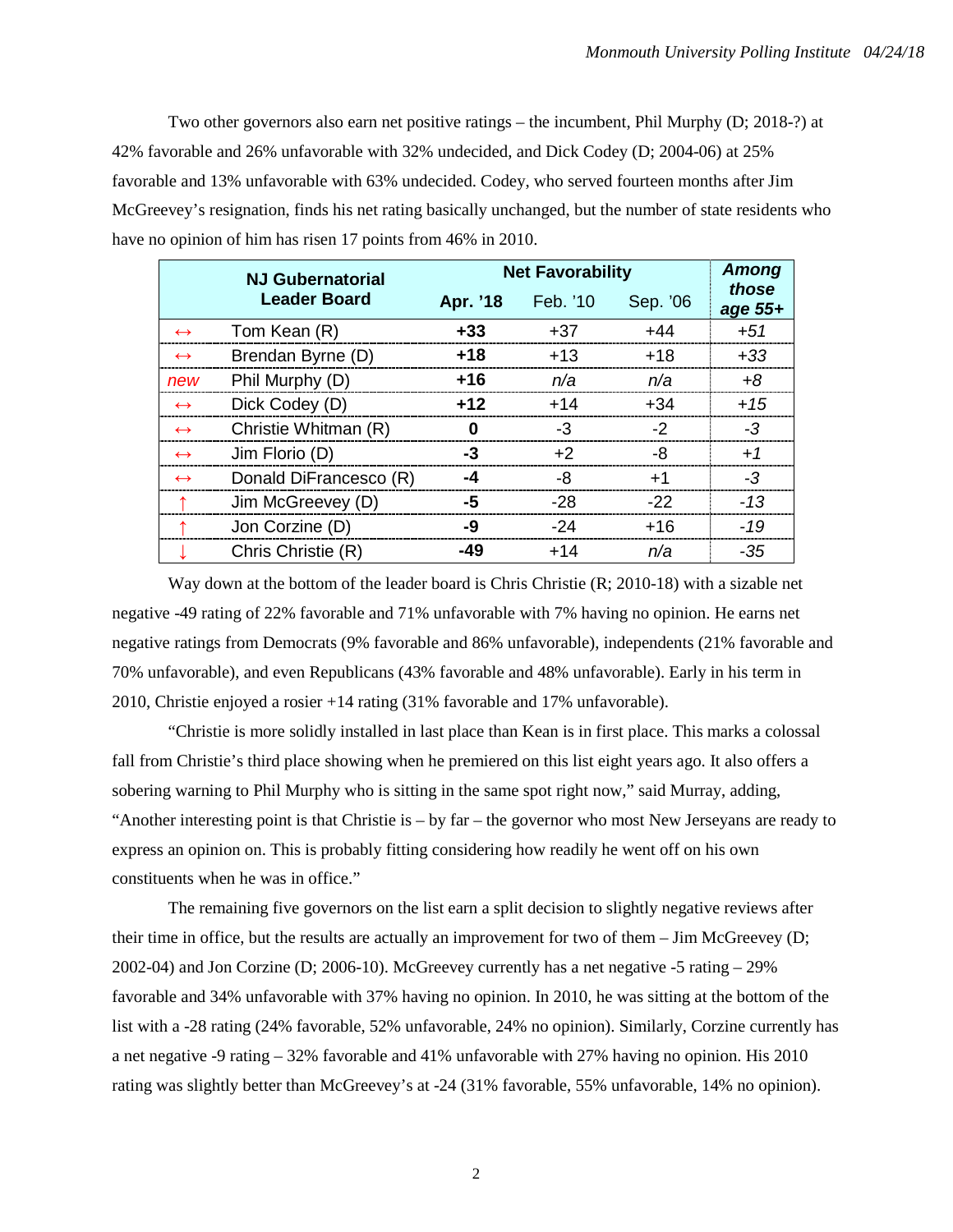The number of New Jerseyans who have no opinion of each of these two governors has risen by 13 percentage points in the past eight years as their unfavorable ratings have fallen.

Other governors have seen no significant changes in their ratings since 2010, including Christie Whitman at an even net rating (R; 1994-2001: 35% favorable, 35% unfavorable, 29% no opinion), Jim Florio at -3 (D; 1990-94: 26% favorable, 29% unfavorable, 46% no opinion), and Donald DiFrancesco at -4 (R; 2001-02: 9% favorable, 13% unfavorable, 78% no opinion). DiFrancesco, who served the final months of Whitman's term after she became EPA Administrator, shares a distinction with Chris Christie by earning a net negative rating from residents in all three political party groups. But that is offset by the fact that he is the least remembered ex-governor, with nearly 8-in-10 having no opinion of him.

Among Garden State residents age 55 and older, Dick Codey earns the number three slot, after Kean and Byrne, with a +15 rating (29% favorable, 14% unfavorable, 57% no opinion), followed by Murphy at +8 (37% favorable, 29% unfavorable, 33% no opinion). Grouped together in the next three positions among this age cohort are Florio at +1 (37% favorable, 36% unfavorable, 27% no opinion), Whitman at -3 (40% favorable, 43% unfavorable, 18% no opinion), and DiFrancesco at -3 (10% favorable, 13% unfavorable, 77% no opinion). Places 8 and 9 on the list are taken by McGreevey at -13 (31% favorable, 44% unfavorable, 25% no opinion) and Corzine at -19 (31% favorable, 50% unfavorable, 19% no opinion). Bringing up the rear in the gubernatorial ratings among New Jerseyans age 55 and older is Christie at -35 (30% favorable, 65% unfavorable, 6% no opinion). *[Note: Despite never having been elected to the office, both DiFrancesco and Codey are statutorily permitted to use the title "Governor."]*

The *Monmouth University Poll* was conducted by telephone from April 6 to 10, 2018 with 703 New Jersey adults. The results in this release have a margin of error of  $+/- 3.7$  percentage points for the full sample. The poll was conducted by the Monmouth University Polling Institute in West Long Branch, NJ.

# **QUESTIONS AND RESULTS**

(\* Some columns may not add to 100% due to rounding.)

[*Q1, Q7 held for future release.*] [*Q2-6, Q8-11 previously released.*]

12. Now, I'd like to get your overall impression of the individuals who have served as governor over the past few years. As I read each name, please tell me if your opinion is favorable or unfavorable, or you don't really have an opinion.

#### Phil Murphy

|             | April |
|-------------|-------|
|             | 2018  |
| Favorable   | 42%   |
| Unfavorable | 26%   |
| No opinion  | 32%   |
| (n)         | (703) |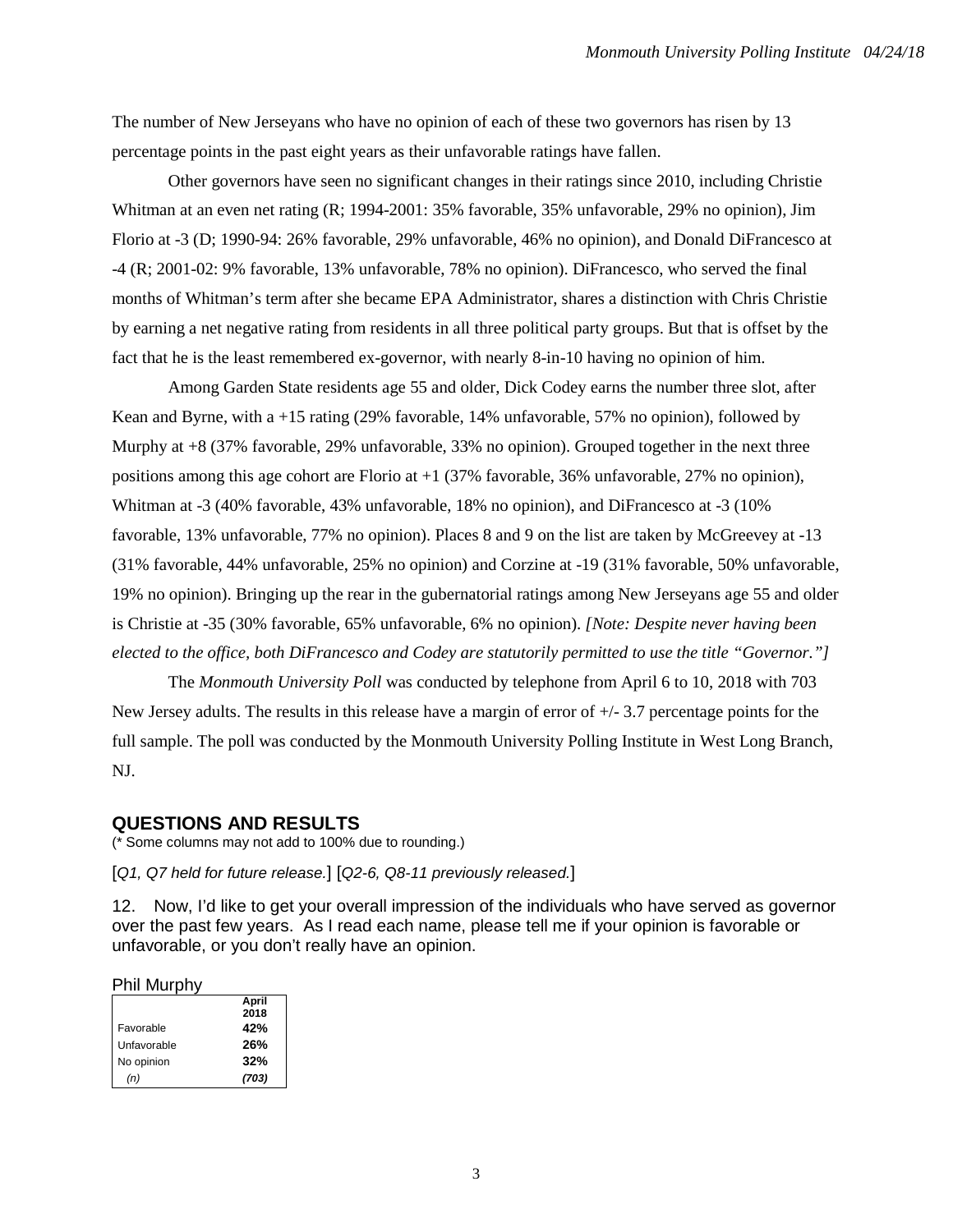# *[THE FOLLOWING NAMES WERE ROTATED]*

# Chris Christie

|             | April | February |
|-------------|-------|----------|
|             | 2018  | 2010     |
| Favorable   | 22%   | 31%      |
| Unfavorable | 71%   | 17%      |
| No opinion  | 7%    | 52%      |
| (n)         | (703) | (803)    |

### Jon Corzine

|             | April | February | September  |
|-------------|-------|----------|------------|
|             | 2018  | 2010     | 2006       |
| Favorable   | 32%   | 31%      | 45%        |
| Unfavorable | 41%   | 55%      | 29%        |
| No opinion  | 27%   | 14%      | <b>27%</b> |
| (n)         | (703) | (803)    | (800)      |

# Dick Codey

|             | April | February | September |
|-------------|-------|----------|-----------|
|             | 2018  | 2010     | 2006      |
| Favorable   | 25%   | 34%      | 50%       |
| Unfavorable | 13%   | 20%      | 16%       |
| No opinion  | 63%   | 46%      | 34%       |
| (n)         | (703) | (803)    | (389)     |

### Jim McGreevey

|             | April | February | September |
|-------------|-------|----------|-----------|
|             | 2018  | 2010     | 2006      |
| Favorable   | 29%   | 24%      | 31%       |
| Unfavorable | 34%   | 52%      | 53%       |
| No opinion  | 37%   | 24%      | 15%       |
| (n)         | (703) | (803)    | (411)     |

### Donald DiFrancesco

|             | April | February | September |
|-------------|-------|----------|-----------|
|             | 2018  | 2010     | 2006      |
| Favorable   | 9%    | 10%      | 18%       |
| Unfavorable | 13%   | 18%      | 17%       |
| No opinion  | 78%   | 72%      | 65%       |
| (n)         | (703) | (803)    | (411)     |

# Christie Whitman

|             | April | February | September |
|-------------|-------|----------|-----------|
|             | 2018  | 2010     | 2006      |
| Favorable   | 35%   | 35%      | 42%       |
| Unfavorable | 35%   | 38%      | 44%       |
| No opinion  | 29%   | 27%      | 14%       |
| (n)         | (703) | (803)    | (389)     |

### Jim Florio

|             | April | February | September |
|-------------|-------|----------|-----------|
|             | 2018  | 2010     | 2006      |
| Favorable   | 26%   | 29%      | 29%       |
| Unfavorable | 29%   | 27%      | 37%       |
| No opinion  | 46%   | 45%      | 34%       |
| (n)         | (703) | (803)    | (389)     |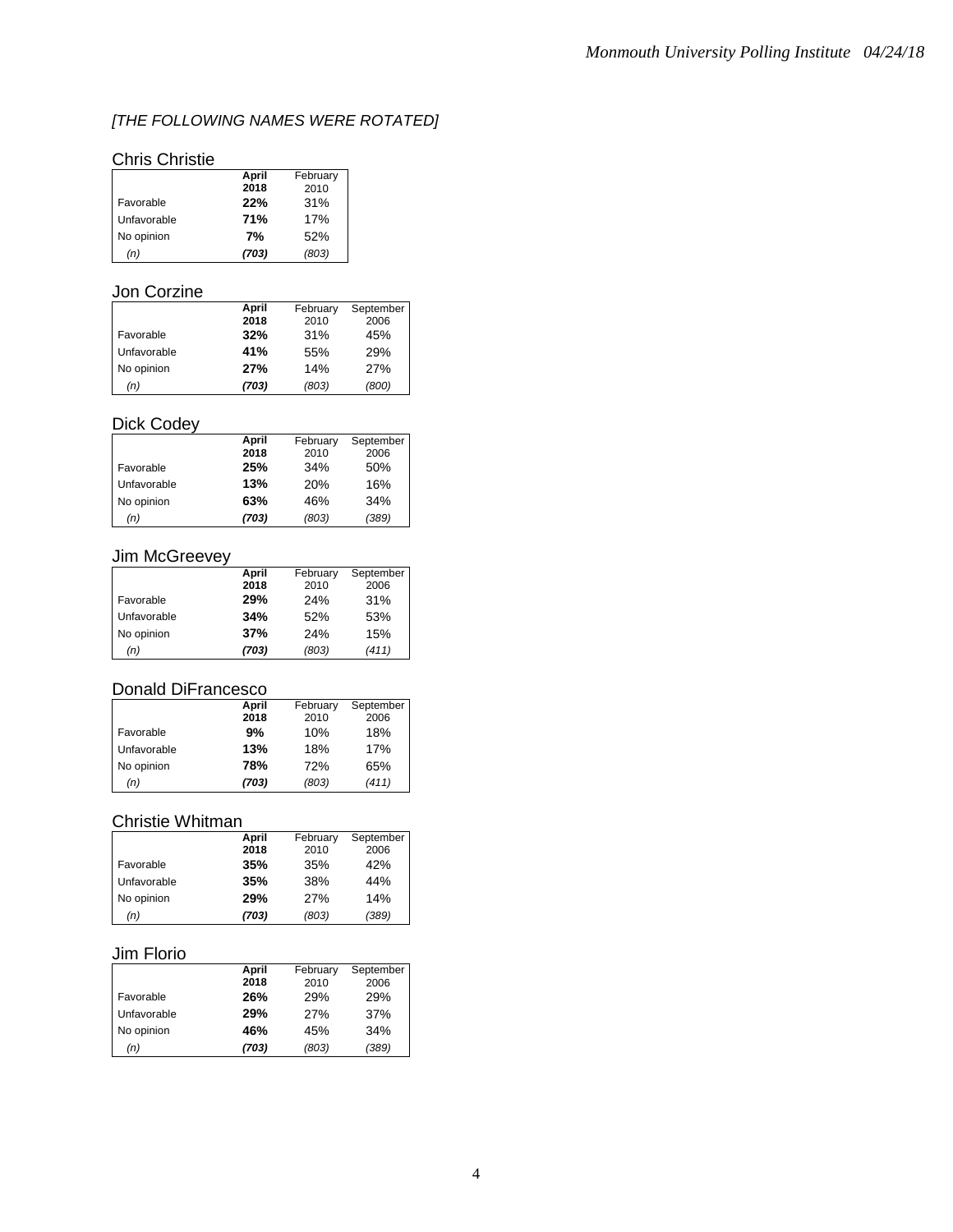#### Tom Kean

|             | April | February | September |
|-------------|-------|----------|-----------|
|             | 2018  | 2010     | 2006      |
| Favorable   | 45%   | 46%      | 55%       |
| Unfavorable | 12%   | 9%       | 11%       |
| No opinion  | 43%   | 44%      | 34%       |
| (n)         | (703) | (803)    | (411)     |

### Brendan Byrne

|             | April | February | September |
|-------------|-------|----------|-----------|
|             | 2018  | 2010     | 2006      |
| Favorable   | 28%   | 25%      | 31%       |
| Unfavorable | 10%   | 12%      | 13%       |
| No opinion  | 62%   | 63%      | 56%       |
| (n)         | (703) | (803)    | (411)     |

[*Q13-31, Q36-39 previously released.*] [*Q32-35 held for future release.*]

### **METHODOLOGY**

The *Monmouth University Poll* was sponsored and conducted by the Monmouth University Polling Institute from April 6 to 10, 2018 with a random sample of 703 New Jersey adults age 18 and older, in English. This includes 421 contacted by a live interviewer on a landline telephone and 282 contacted by a live interviewer on a cell phone. Telephone numbers were selected through random digit dialing and landline respondents were selected with a modified Troldahl-Carter youngest adult household screen. Monmouth is responsible for all aspects of the survey design, data weighting and analysis. Final sample is weighted for region, age, education, gender and race based on US Census information. Data collection support provided by Braun Research (field) and SSI (RDD sample). For results based on this sample, one can say with 95% confidence that the error attributable to sampling has a maximum margin of plus or minus 3.7 percentage points (unadjusted for sample design). Sampling error can be larger for subgroups (see table below). In addition to sampling error, one should bear in mind that question wording and practical difficulties in conducting surveys can introduce error or bias into the findings of opinion polls.

| <b>DEMOGRAPHICS</b><br>Self-Reported<br>21% Republican<br>41% Independent<br>38% Democrat |  |
|-------------------------------------------------------------------------------------------|--|
| 48% Male<br>52% Female                                                                    |  |
| 28% 18-34<br>36% 35-54<br>$36\%55+$                                                       |  |
| 60% White<br>13% Black<br>17% Hispanic<br>10% Asian/Other                                 |  |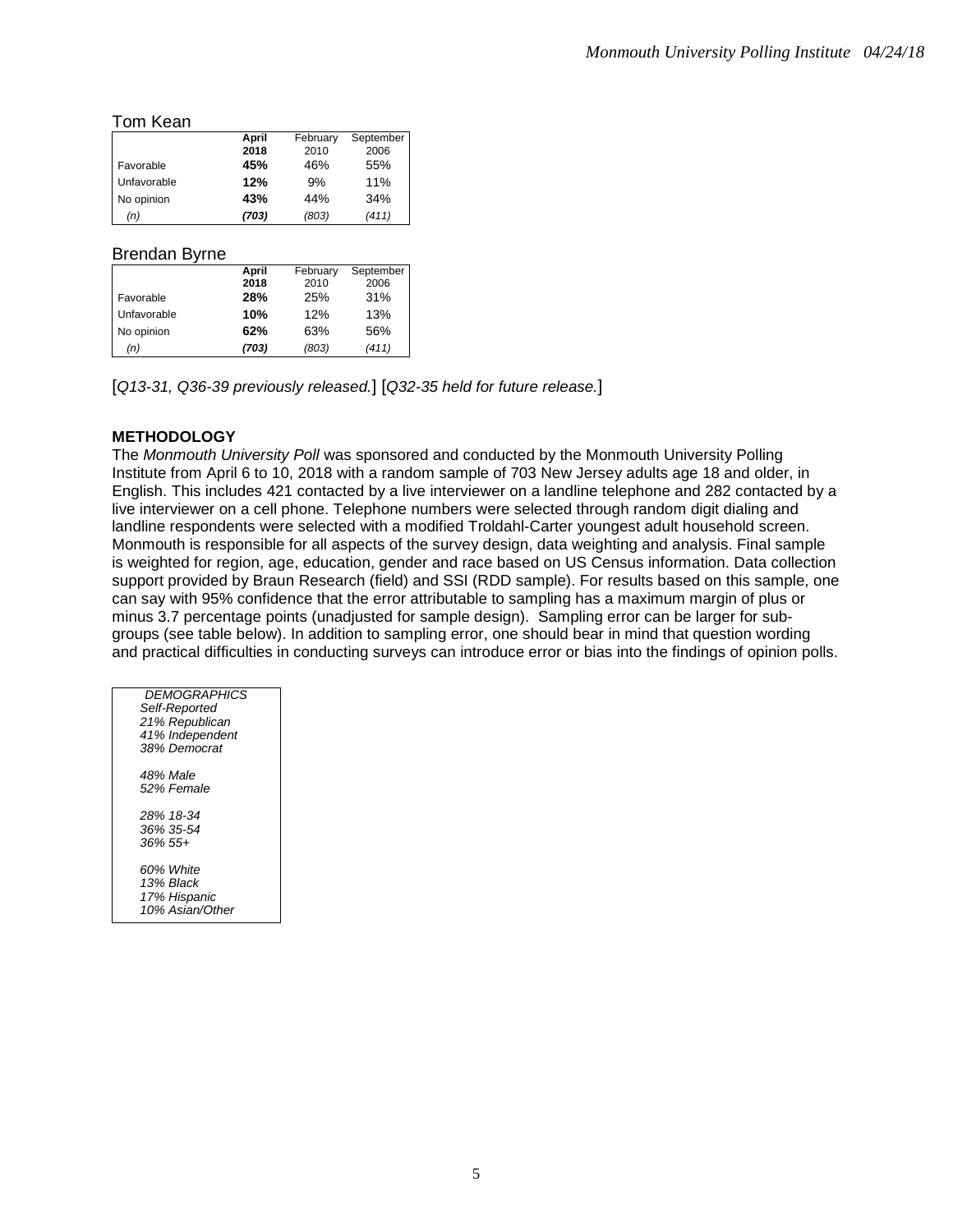| <b>MARGIN OF ERROR</b>  |                    |            |         |
|-------------------------|--------------------|------------|---------|
|                         |                    | unweighted | moe     |
|                         |                    | sample     | $(+/-)$ |
| <b>TOTAL</b>            |                    | 703        | 3.7%    |
| <b>REGISTERED VOTER</b> | Yes                | 632        | 3.9%    |
|                         | No                 | 71         | 11.6%   |
| <b>SELF-REPORTED</b>    | Republican         | 152        | 8.0%    |
| <b>PARTY ID</b>         | Independent        | 276        | 5.9%    |
|                         | Democrat           | 262        | 6.1%    |
| GENDER                  | Male               | 342        | 5.3%    |
|                         | Female             | 361        | 5.2%    |
| AGE                     | 18-34              | 142        | 8.2%    |
|                         | 35-54              | 231        | 6.5%    |
|                         | $55+$              | 320        | 5.5%    |
| RACE                    | White non-Hispanic | 473        | 4.5%    |
|                         | Other              | 201        | 6.9%    |
| <i>COLLEGE GRADUATE</i> | No degree          | 310        | 5.6%    |
|                         | 4 year degree      | 389        | 5.0%    |
| <b>INCOME</b>           | <\$50K             | 163        | 7.7%    |
|                         | \$50 to $<$ 100K   | 202        | 6.9%    |
|                         | $$100K +$          | 285        | 5.8%    |
| <b>REGION</b>           | North              | 323        | 5.5%    |
|                         | Central            | 185        | 7.2%    |
|                         | South              | 189        | 7.1%    |

**###**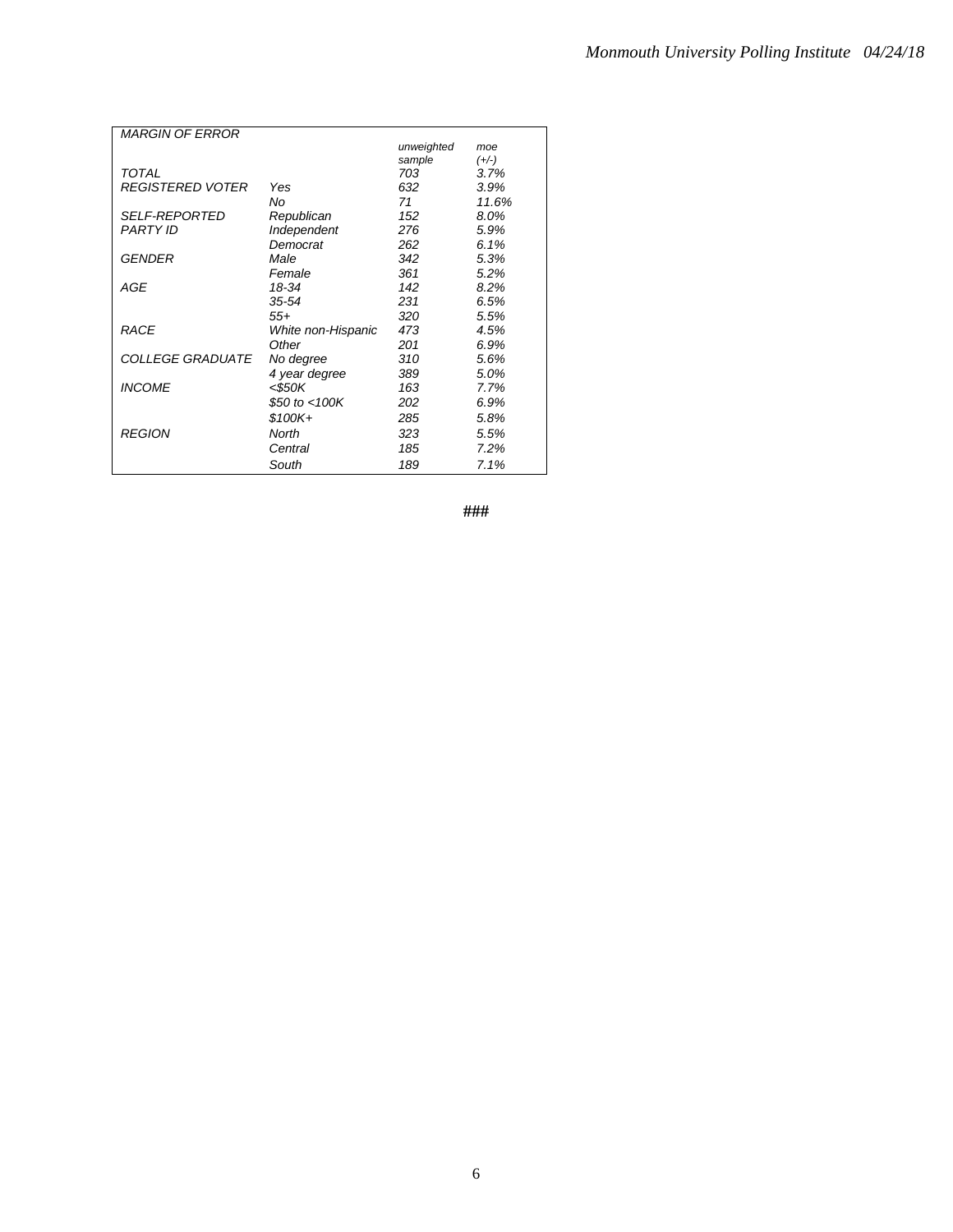#### Monmouth University Poll -- NEW JERSEY -- 4/24/18

|                                                            | <b>TOTAL</b>    |     | <b>REG VOTER</b> |     |     | PARTY ID |     | <b>GENDER</b> |        |       |       |       |
|------------------------------------------------------------|-----------------|-----|------------------|-----|-----|----------|-----|---------------|--------|-------|-------|-------|
|                                                            |                 |     | Yes              | No  | Rep | Ind      | Dem | Male          | Female | 18-34 | 35-54 | $55+$ |
| Favorable<br>Q12A. Please tell me if your                  |                 | 42% | 41%              | 47% | 19% | 35%      | 64% | 41%           | 43%    | 54%   | 39%   | 37%   |
| opinion is favorable or<br>unfavorable, or you dont really | Unfavorable     | 26% | 28%              | 16% | 55% | 27%      | 9%  | 32%           | 20%    | 19%   | 28%   | 29%   |
| have an opinion - Phil Murphy                              | [VOL] Dont Know | 32% | 31%              | 38% | 26% | 38%      | 27% | 27%           | 37%    | 28%   | 33%   | 33%   |

|                                                            |                 | RACE <sub>2</sub> |       |           | <b>COLLEGE GRAD</b> |           | <b>INCOME</b> |         | <b>REGION OF STATE</b> |        |       |
|------------------------------------------------------------|-----------------|-------------------|-------|-----------|---------------------|-----------|---------------|---------|------------------------|--------|-------|
|                                                            |                 | White             | Other | No dearee | 4 vr dearee         | $<$ \$50K | \$50-100K     | \$100K+ | North                  | Centra | South |
| Q12A. Please tell me if your                               | Favorable       | 38%               | 48%   | 41%       | 45%                 | 45%       | 43%           | 42%     | 45%                    | 46%    | 33%   |
| opinion is favorable or<br>unfavorable, or you dont really | Unfavorable     | 31%               | 19%   | 26%       | 26%                 | 22%       | 24%           | 31%     | 23%                    | 28%    | 30%   |
| have an opinion - Phil Murphy                              | [VOL] Dont Know | 31%               | 33%   | 34%       | 29%                 | 34%       | 33%           | 26%     | 32%                    | 26%    | 37%   |

|                                                            |                 | <b>TOTAL</b> |     | <b>REG VOTER</b> |     | PARTY ID |     | <b>GENDER</b> |        | AGE <sub>3</sub> |       |       |
|------------------------------------------------------------|-----------------|--------------|-----|------------------|-----|----------|-----|---------------|--------|------------------|-------|-------|
|                                                            |                 |              | Yes | No               | Rep |          | Dem | Male          | Female | 18-34            | 35-54 | $55+$ |
| Q12B. Please tell me if your                               | Favorable       | 22%          | 21% | 24%              | 43% | 21%      | 9%  | 26%           | 18%    | 18%              | 16%   | 30%   |
| opinion is favorable or<br>unfavorable, or you dont really | Unfavorable     | 71%          | 72% | 63%              | 48% | 70%      | 86% | 67%           | 75%    | 79%              | 72%   | 65%   |
| have an opinion - Chris Christie                           | [VOL] Dont Know | 7%           | 6%  | 13%              | 9%  | 9%       | 4%  | 7%            | 7%     | 3%               | 12%   | 6%    |

|                                                            |                        | RACE <sub>2</sub> |       |           | <b>COLLEGE GRAD</b> |           | <b>INCOME</b> |           | <b>REGION OF STATE</b> |         |       |
|------------------------------------------------------------|------------------------|-------------------|-------|-----------|---------------------|-----------|---------------|-----------|------------------------|---------|-------|
|                                                            |                        | White             | Other | No degree | 4 yr degree         | $<$ \$50K | \$50-100K     | $$100K +$ | North                  | Central | South |
| Favorable<br>Q12B. Please tell me if your                  |                        | 27%               | 14%   | 23%       | 19%                 | 25%       | 22%           | 17%       | 22%                    | 23%     | 21%   |
| opinion is favorable or<br>unfavorable, or you dont really | Unfavorable            | 66%               | 79%   | 70%       | 74%                 | 73%       | 69%           | 73%       | 73%                    | 67%     | 72%   |
| have an opinion - Chris Christie                           | <b>IVOLI Dont Know</b> | 7%                | 7%    | 7%        | 7%                  | 2%        | 9%            | 10%       | 5%                     | 11%     | 8%    |

|                                                            |                 | <b>TOTAL</b> | <b>REG VOTER</b> |     |     | PARTY ID |     | <b>GENDER</b> |        | AGE 3 |       |       |
|------------------------------------------------------------|-----------------|--------------|------------------|-----|-----|----------|-----|---------------|--------|-------|-------|-------|
|                                                            |                 |              | Yes              | No  | Rep | Ind      | Dem | Male          | Female | 18-34 | 35-54 | $55+$ |
| Favorable<br>Q12C. Please tell me if your                  | 32%             | 33%          | 24%              | 20% | 32% | 36%      | 36% | 27%           | 25%    | 37%   | 31%   |       |
| opinion is favorable or<br>unfavorable, or you dont really | Unfavorable     | 41%          | 42%              | 35% | 63% | 42%      | 29% | 46%           | 36%    | 29%   | 42%   | 50%   |
| have an opinion - Jon Corzine                              | [VOL] Dont Know | 27%          | 25%              | 42% | 17% | 26%      | 34% | 18%           | 36%    | 46%   | 21%   | 19%   |

|                                                            |                 | RACE <sub>2</sub> |       |           | <b>COLLEGE GRAD</b> |        | <b>INCOME</b> |           | <b>REGION OF STATE</b> |         |       |
|------------------------------------------------------------|-----------------|-------------------|-------|-----------|---------------------|--------|---------------|-----------|------------------------|---------|-------|
|                                                            |                 | White             | Other | No dearee | 4 vr dearee         | <\$50K | \$50-100K     | $$100K +$ | North                  | Central | South |
| Q12C. Please tell me if your<br>Favorable                  |                 | 28%               | 37%   | 32%       | 31%                 | 32%    | 37%           | 29%       | 33%                    | 27%     | 34%   |
| opinion is favorable or<br>unfavorable, or you dont really | Unfavorable     | 49%               | 29%   | 38%       | 46%                 | 32%    | 37%           | 48%       | 37%                    | 52%     | 38%   |
| have an opinion - Jon Corzine                              | [VOL] Dont Know | 24%               | 34%   | 30%       | 23%                 | 36%    | 26%           | 23%       | 30%                    | 21%     | 28%   |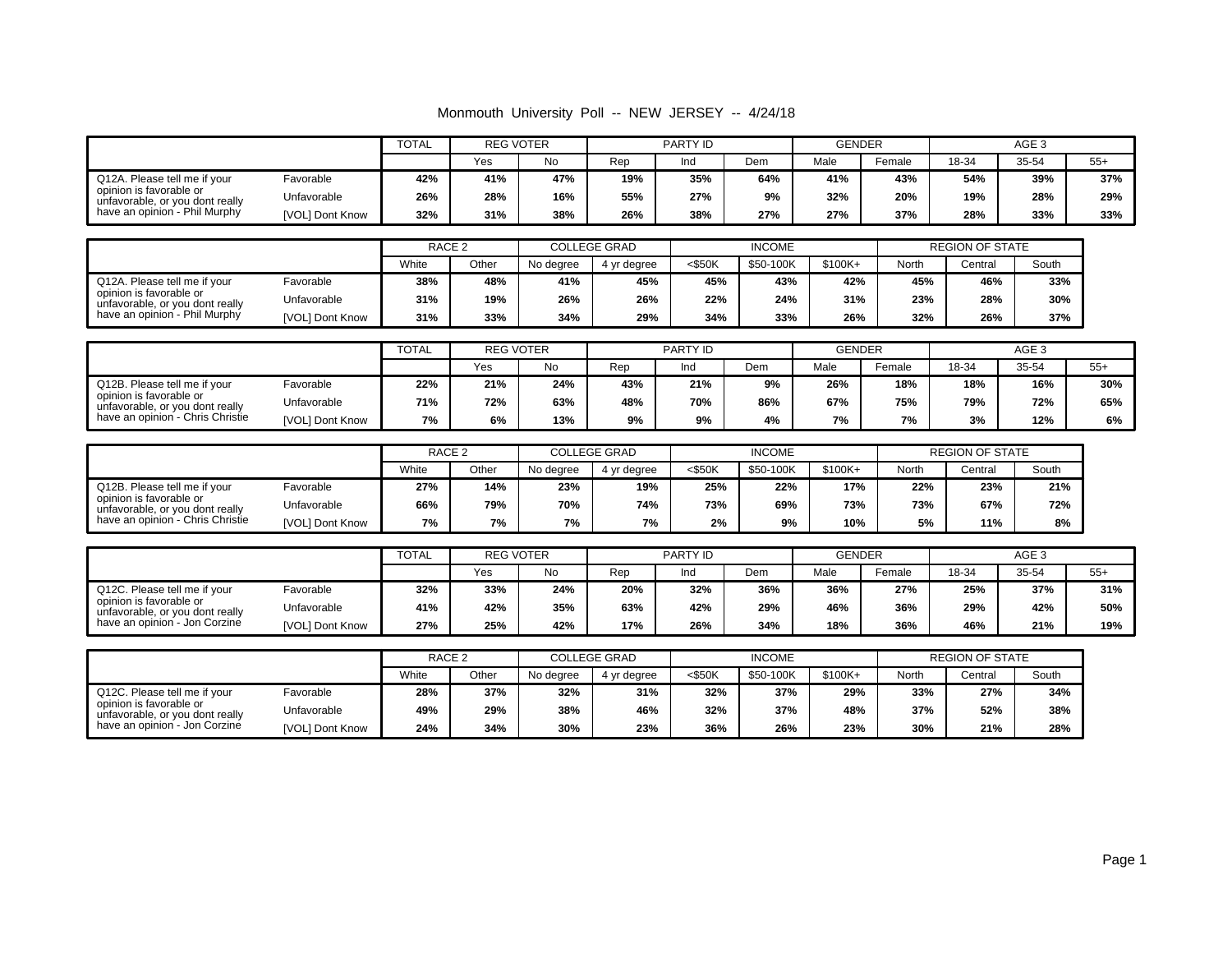#### Monmouth University Poll -- NEW JERSEY -- 4/24/18

|                                                            |                 | <b>TOTAL</b> | <b>REG VOTER</b> |     |     | PARTY ID |     | <b>GENDER</b> |        | AGE <sub>3</sub> |       |       |
|------------------------------------------------------------|-----------------|--------------|------------------|-----|-----|----------|-----|---------------|--------|------------------|-------|-------|
|                                                            |                 |              | Yes              | No  | Rep | Ind      | Dem | Male          | Female | 18-34            | 35-54 | $55+$ |
| Q12D. Please tell me if your                               | Favorable       | 25%          | 26%              | 16% | 20% | 28%      | 25% | 32%           | 18%    | 17%              | 25%   | 29%   |
| opinion is favorable or<br>unfavorable, or you dont really | Unfavorable     | 13%          | 13%              | 8%  | 21% | 13%      | 7%  | 17%           | 9%     | 9%               | 15%   | 14%   |
| have an opinion - Dick Codey                               | [VOL] Dont Know | 63%          | 61%              | 76% | 59% | 59%      | 68% | 52%           | 73%    | 74%              | 61%   | 57%   |

|                                                            |                 | RACE <sub>2</sub> |       |           | <b>COLLEGE GRAD</b> |           | <b>INCOME</b> |           |       | <b>REGION OF STATE</b> |       |
|------------------------------------------------------------|-----------------|-------------------|-------|-----------|---------------------|-----------|---------------|-----------|-------|------------------------|-------|
|                                                            |                 | White             | Other | No degree | 4 yr degree         | $<$ \$50K | \$50-100K     | $$100K +$ | North | Central                | South |
| Favorable<br>Q12D. Please tell me if your                  |                 | 26%               | 21%   | 23%       | 28%                 | 19%       | 25%           | 28%       | 28%   | 27%                    | 16%   |
| opinion is favorable or<br>unfavorable, or you dont really | Unfavorable     | 12%               | 13%   | 13%       | 11%                 | 13%       | 14%           | 10%       | 15%   | 12%                    | 9%    |
| have an opinion - Dick Codey                               | [VOL] Dont Know | 62%               | 65%   | 64%       | 61%                 | 69%       | 61%           | 62%       | 57%   | 61%                    | 75%   |

|                                                            | <b>TOTAL</b>    |     | <b>REG VOTER</b> |     |     | PARTY ID |     | <b>GENDER</b> |        | AGE <sub>3</sub> |       |       |
|------------------------------------------------------------|-----------------|-----|------------------|-----|-----|----------|-----|---------------|--------|------------------|-------|-------|
|                                                            |                 |     | Yes              | No  | Rep |          | Dem | Male          | Female | 18-34            | 35-54 | $55+$ |
| Q12E. Please tell me if your                               | Favorable       | 29% | 30%              | 22% | 18% | 26%      | 40% | 32%           | 27%    | 27%              | 30%   | 31%   |
| opinion is favorable or<br>unfavorable, or you dont really | Unfavorable     | 34% | 35%              | 23% | 51% | 38%      | 19% | 36%           | 31%    | 20%              | 33%   | 44%   |
| have an opinion - Jim McGreevey                            | [VOL] Dont Know | 37% | 34%              | 55% | 31% | 35%      | 41% | 32%           | 42%    | 54%              | 37%   | 25%   |

|                                                            |                 | RACE <sub>2</sub> |       | <b>COLLEGE GRAD</b> |             |           | <b>INCOME</b> |           | <b>REGION OF STATE</b> |         |       |
|------------------------------------------------------------|-----------------|-------------------|-------|---------------------|-------------|-----------|---------------|-----------|------------------------|---------|-------|
|                                                            |                 | White             | Other | No dearee           | 4 yr degree | $<$ \$50K | \$50-100K     | $$100K +$ | North                  | Central | South |
| Q12E. Please tell me if your                               | Favorable       | 24%               | 38%   | 29%                 | 30%         | 33%       | 34%           | 25%       | 29%                    | 31%     | 27%   |
| opinion is favorable or<br>unfavorable, or you dont really | Unfavorable     | 43%               | 19%   | 32%                 | 36%         | 28%       | 30%           | 39%       | 33%                    | 38%     | 31%   |
| have an opinion - Jim McGreevey                            | [VOL] Dont Know | 34%               | 43%   | 40%                 | 33%         | 39%       | 37%           | 36%       | 38%                    | 31%     | 41%   |

|                                                            |                 | <b>TOTAL</b> | <b>REG VOTER</b> |     |     | PARTY ID |     | <b>GENDER</b> |        |       |       |       |
|------------------------------------------------------------|-----------------|--------------|------------------|-----|-----|----------|-----|---------------|--------|-------|-------|-------|
|                                                            |                 |              | Yes              | No. | Rep | Ind      | Dem | Male          | Female | 18-34 | 35-54 | $55+$ |
| Q12F. Please tell me if your                               | Favorable       | 9%           | 9%               | 12% | 7%  | 9%       | 10% | 12%           | 7%     | 10%   | 7%    | 10%   |
| opinion is favorable or<br>unfavorable, or you dont really | Unfavorable     | 13%          | 13%              | 12% | 16% | 14%      | 11% | 16%           | 11%    | 14%   | 13%   | 13%   |
| have an opinion - Donald<br><b>DiFrancesco</b>             | [VOL] Dont Know | 78%          | 78%              | 76% | 78% | 76%      | 79% | 73%           | 83%    | 75%   | 80%   | 77%   |

|                                                            |                 |     | RACE <sub>2</sub><br>White<br>Other<br>No dearee |     | <b>COLLEGE GRAD</b> |           | <b>INCOME</b> |           | <b>REGION OF STATE</b> |         |       |
|------------------------------------------------------------|-----------------|-----|--------------------------------------------------|-----|---------------------|-----------|---------------|-----------|------------------------|---------|-------|
|                                                            |                 |     |                                                  |     | 4 vr dearee         | $<$ \$50K | \$50-100K     | $$100K +$ | North                  | Central | South |
| Q12F. Please tell me if your                               | Favorable       | 8%  | 10%                                              | 8%  | 10%                 | 9%        | 6%            | 12%       | 12%                    | 9%      | 3%    |
| opinion is favorable or<br>unfavorable, or you dont really | Unfavorable     | 12% | 15%                                              | 15% | 9%                  | 18%       | 10%           | 11%       | 14%                    | 14%     | 12%   |
| have an opinion - Donald<br>DiFrancesco                    | [VOL] Dont Know | 80% | 75%                                              | 76% | 81%                 | 73%       | 84%           | 78%       | 74%                    | 78%     | 84%   |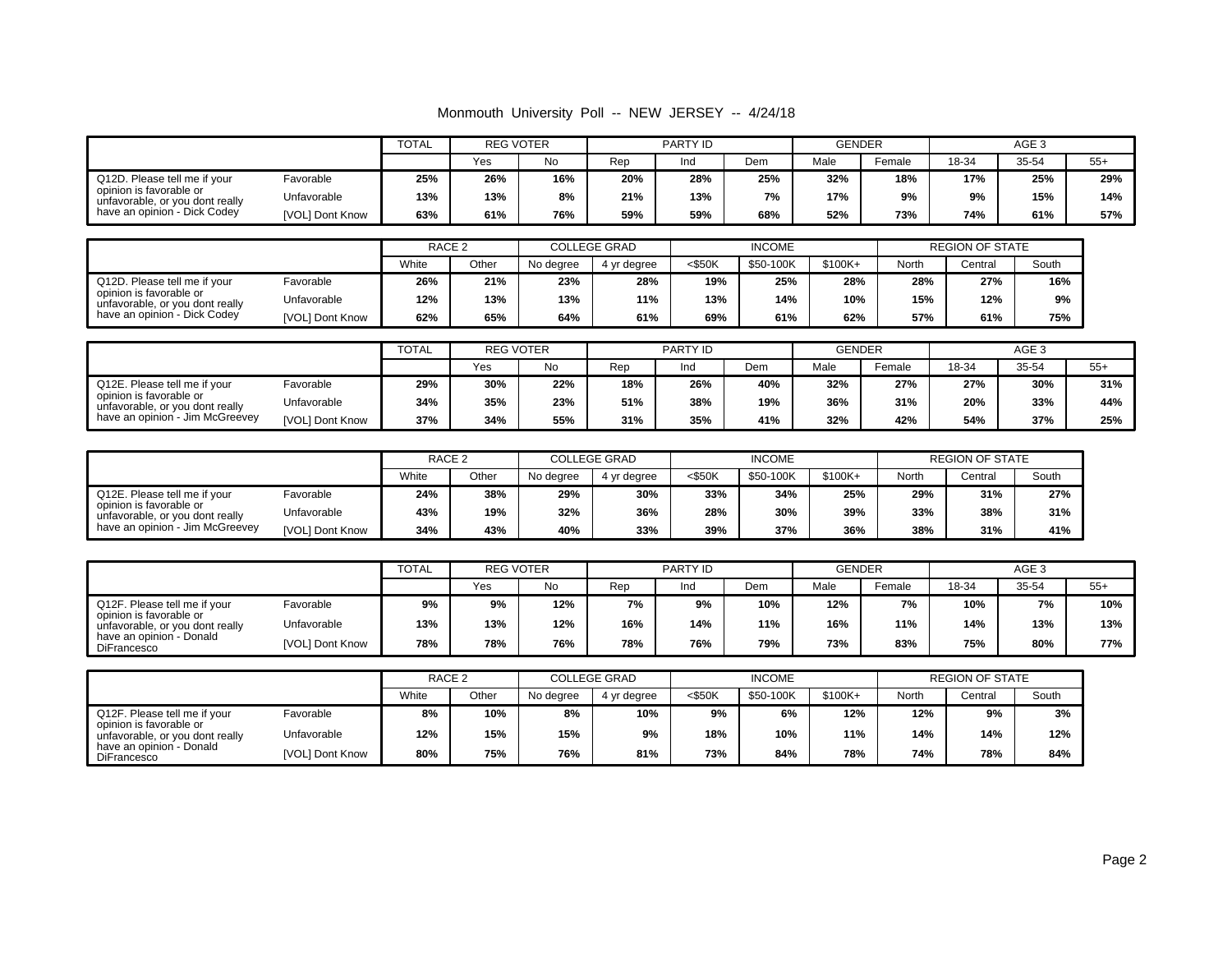#### Monmouth University Poll -- NEW JERSEY -- 4/24/18

|                                                            |                        | <b>TOTAL</b> | <b>REG VOTER</b> |           |                     | PARTY ID  |               | <b>GENDER</b> |        | AGE <sub>3</sub>       |       |       |
|------------------------------------------------------------|------------------------|--------------|------------------|-----------|---------------------|-----------|---------------|---------------|--------|------------------------|-------|-------|
|                                                            |                        |              | Yes              | <b>No</b> | Rep                 | Ind       | Dem           | Male          | Female | 18-34                  | 35-54 | $55+$ |
| Q12G. Please tell me if your                               | Favorable              | 35%          | 37%              | 25%       | 46%                 | 35%       | 31%           | 42%           | 29%    | 29%                    | 36%   | 40%   |
| opinion is favorable or<br>unfavorable, or you dont really | Unfavorable            | 35%          | 37%              | 24%       | 35%                 | 39%       | 32%           | 36%           | 34%    | 22%                    | 37%   | 43%   |
| have an opinion - Christie<br>Whitman                      | [VOL] Dont Know        | 29%          | 26%              | 51%       | 19%                 | 26%       | 37%           | 22%           | 36%    | 49%                    | 27%   | 18%   |
|                                                            |                        |              |                  |           |                     |           |               |               |        |                        |       |       |
|                                                            |                        | RACE 2       |                  |           | <b>COLLEGE GRAD</b> |           | <b>INCOME</b> |               |        | <b>REGION OF STATE</b> |       |       |
|                                                            |                        | White        | Other            | No degree | 4 yr degree         | $<$ \$50K | \$50-100K     | $$100K+$      | North  | Central                | South |       |
| Q12G. Please tell me if your                               | Favorable              | 39%          | 31%              | 33%       | 40%                 | 30%       | 33%           | 40%           | 35%    | 36%                    | 35%   |       |
| opinion is favorable or<br>unfavorable, or you dont really | Unfavorable            | 36%          | 32%              | 35%       | 34%                 | 33%       | 38%           | 35%           | 32%    | 38%                    | 36%   |       |
| have an opinion - Christie<br>Whitman                      | <b>IVOLI Dont Know</b> | 25%          | 37%              | 32%       | 26%                 | 37%       | 29%           | 24%           | 32%    | 26%                    | 29%   |       |

|                                                            |                 | <b>TOTAL</b> | <b>REG VOTER</b> |     | PARTY ID |     |     | <b>GENDER</b> |        | AGE 3 |       |       |
|------------------------------------------------------------|-----------------|--------------|------------------|-----|----------|-----|-----|---------------|--------|-------|-------|-------|
|                                                            |                 |              | Yes              | No  | Rep      | Ind | Dem | Male          | Female | 18-34 | 35-54 | $55+$ |
| Q12H. Please tell me if your                               | Favorable       | 26%          | 27%              | 16% | 21%      | 27% | 28% | 29%           | 23%    | 17%   | 22%   | 37%   |
| opinion is favorable or<br>unfavorable, or you dont really | Unfavorable     | 29%          | 30%              | 18% | 44%      | 31% | 19% | 34%           | 24%    | 16%   | 30%   | 36%   |
| have an opinion - Jim Florio                               | [VOL] Dont Know | 46%          | 42%              | 66% | 35%      | 43% | 53% | 37%           | 53%    | 67%   | 48%   | 27%   |

|                                                            |                        | RACE <sub>2</sub> |                    | <b>COLLEGE GRAD</b> |             | <b>INCOME</b> |           |           | <b>REGION OF STATE</b> |         |       |
|------------------------------------------------------------|------------------------|-------------------|--------------------|---------------------|-------------|---------------|-----------|-----------|------------------------|---------|-------|
|                                                            |                        | White             | Other<br>No degree |                     | 4 vr dearee | $<$ \$50 $K$  | \$50-100K | $$100K +$ | North                  | Central | South |
| Q12H. Please tell me if your                               | Favorable              | 26%               | 26%                | 26%                 | 25%         | 25%           | 34%       | 21%       | 20%                    | 25%     | 37%   |
| opinion is favorable or<br>unfavorable, or you dont really | Unfavorable            | 33%               | 22%                | 29%                 | 28%         | 25%           | 23%       | 35%       | 28%                    | 38%     | 21%   |
| have an opinion - Jim Florio                               | <b>IVOLI Dont Know</b> | 42%               | 52%                | 45%                 | 47%         | 50%           | 43%       | 45%       | 52%                    | 37%     | 42%   |

|                                                            |                 | <b>TOTAL</b> | <b>REG VOTER</b> |           |     |     | PARTY ID |      | <b>GENDER</b> | AGE 3 |       |       |
|------------------------------------------------------------|-----------------|--------------|------------------|-----------|-----|-----|----------|------|---------------|-------|-------|-------|
|                                                            |                 |              | Yes              | <b>No</b> | Rep | Ind | Dem      | Male | Female        | 18-34 | 35-54 | $55+$ |
| Q12I. Please tell me if your                               | Favorable       | 45%          | 46%              | 37%       | 58% | 43% | 43%      | 51%  | 40%           | 25%   | 41%   | 64%   |
| opinion is favorable or<br>unfavorable, or you dont really | Unfavorable     | 12%          | 12%              | 11%       | 7%  | 15% | 12%      | 12%  | 12%           | 12%   | 12%   | 13%   |
| have an opinion - Tom Kean                                 | [VOL] Dont Know | 43%          | 42%              | 52%       | 35% | 42% | 46%      | 37%  | 48%           | 63%   | 46%   | 24%   |

|                                                            |                 |       | RACE <sub>2</sub> |           | <b>COLLEGE GRAD</b> |           | <b>INCOME</b> |           | <b>REGION OF STATE</b> |         |       |
|------------------------------------------------------------|-----------------|-------|-------------------|-----------|---------------------|-----------|---------------|-----------|------------------------|---------|-------|
|                                                            |                 | White | Other             | No dearee | 4 vr dearee         | $<$ \$50K | \$50-100K     | $$100K +$ | North                  | Central | South |
| Q12I. Please tell me if your                               | Favorable       | 53%   | 34%               | 45%       | 46%                 | 40%       | 44%           | 46%       | 43%                    | 43%     | 50%   |
| opinion is favorable or<br>unfavorable, or you dont really | Unfavorable     | 10%   | 15%               | 13%       | 9%                  | 15%       | 10%           | 11%       | 13%                    | 12%     | 10%   |
| have an opinion - Tom Kean                                 | [VOL] Dont Know | 37%   | 51%               | 42%       | 45%                 | 44%       | 45%           | 42%       | 44%                    | 45%     | 39%   |